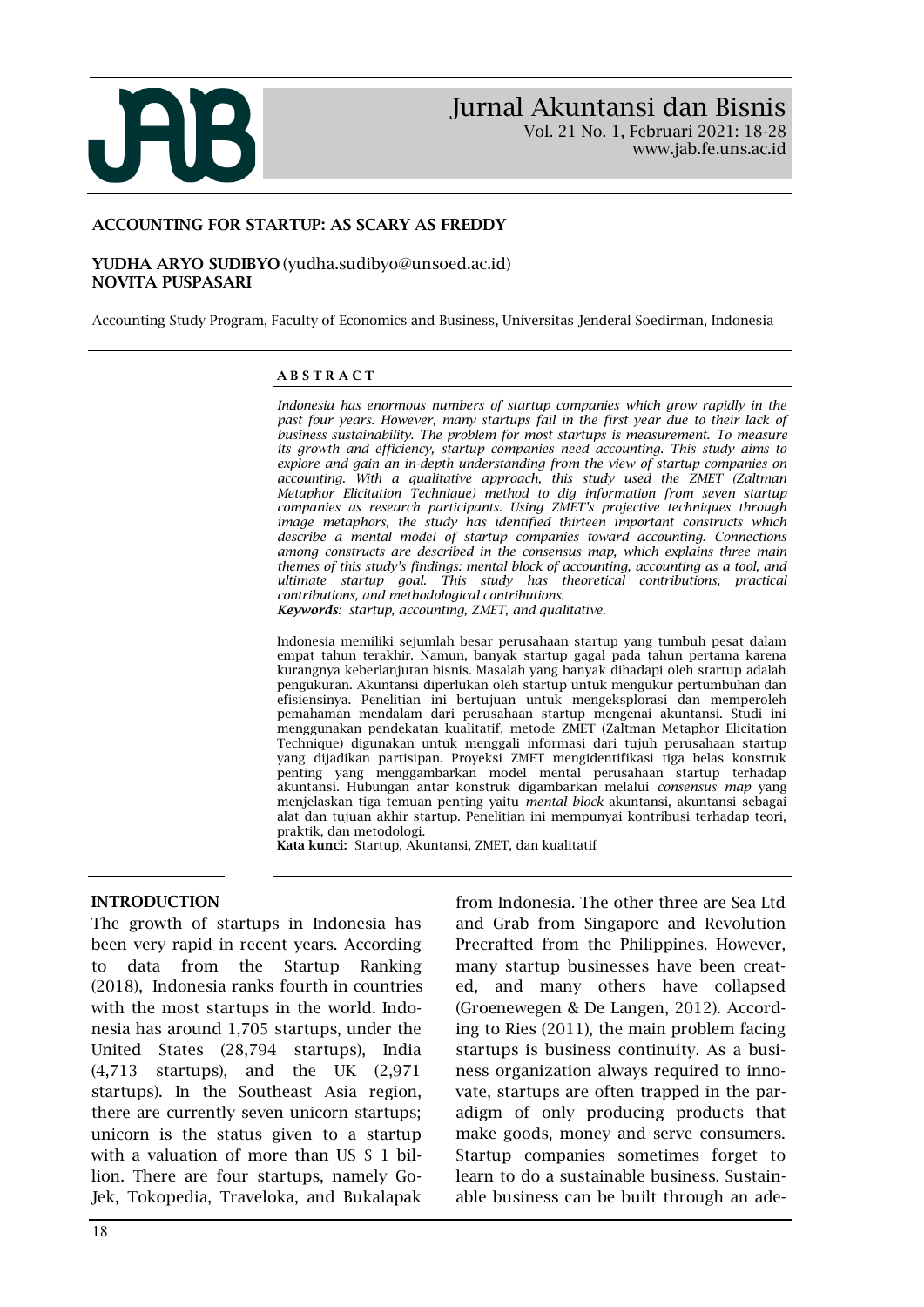quate accounting process to measure progress, set targets, and prioritize work.

Accounting has long been the key to success for large companies. Nevertheless, the accounting role for the startup is still questionable. Startups are often treated like MSMEs, including financial records, whereas the characteristics between startups and MSMEs are very different. For example, MSMEs classify assets and turnover, while startups cannot only be seen from assets and turnover. Technology adoption for MSMEs is still limited, while startups have high technology. In terms of revenue, MSME revenue is usually from the sale of goods/services, while startups often through fee-based revenue. With these different characteristics, startups need a different type of accounting.

Ries (2011), Groenewegen & De Langen (2012), and Soto (2015) stated that a new type of measurement is needed for startups. Accounting Innovation is one branch of accounting that is considered appropriate for startups (Ries, 2011). Unfortunately, accounting innovation has not been implemented much at startup. Basic accounting has not also been implemented well by startup companies. What are the perceptions of startup companies against accounting? How do they use accounting in their daily business processes? How accounting contributes to developing a startup business? These questions cannot be answered with quantitative research. Exploration on this matter is important because startups are currently growing rapidly in Indonesia. If it is not supported by appropriate accounting, the startup can experience failure in terms of sustainability.

This research aims to explore and gain an in-depth understanding of the perceptions of startup companies towards accounting. Therefore, this research applies a qualitative interpretive approach using the ZMET (Zaltman Metaphor Elicitation Technique) method in gathering information. The research question answered in this research is: how is the mental model of the startup actors when dealing with accounting.

ZMET is a variation in interviews as a

method of collecting data by utilizing projective techniques. Projective techniques are used to overcome collecting data with traditional surveys or interviews that rely on direct questions. Participants often have difficulty responding to such questions to give their views on something (Coulter, Zaltman & Coulter, 2001; Khoo-Lattimore, Thyne & Robertson, 2009). Gerald Zaltman first developed ZMET. Zaltman (1995) argues that many things occur in the mind, but often a person does not realize it. Most things that affect words and actions occur at an unconscious level. It takes a technique to get the hidden knowledge to get things that people do not know or want. Because of this, he created ZMET. In this method, images play an important role as a medium to bring up metaphors. Images are stimuli during in-depth interviews to explore and explore participants' thoughts and feelings. The use of these images is based on the findings of cognitive psychology that most information reaches the human brain through a visual system, which many of its communications are nonverbal. Humans think in images (images), not words (Coulter *et al*., 2001; Zaltman, 1996). The advantage of the ZMET method is that it can counter the depth deficit compared to the traditional qualitative "words only" research approach. This method could be applied to numerous contexts where the research attempts to expose the subconscious meanings people attach to a phenomenon (Hancock & Foster, 2019).

Puspasari, Herwiyanti & Pinasti (2021) found that ZMET can be a powerful tool in exploring one's perception regarding a specific issue. Puspasari, *et al*. (2021) observed SME's perceptions on the tax imposed on their business. The findings were somewhat interesting since most SME participants perceived that the government was not fair regarding tax treatment compared to larger businesses. The depth of the findings can be gained using ZMET. Therefore, ZMET is used in this study to obtain a deep understanding of startup's perception of accounting.

The results of this research provide several contributions; theoretical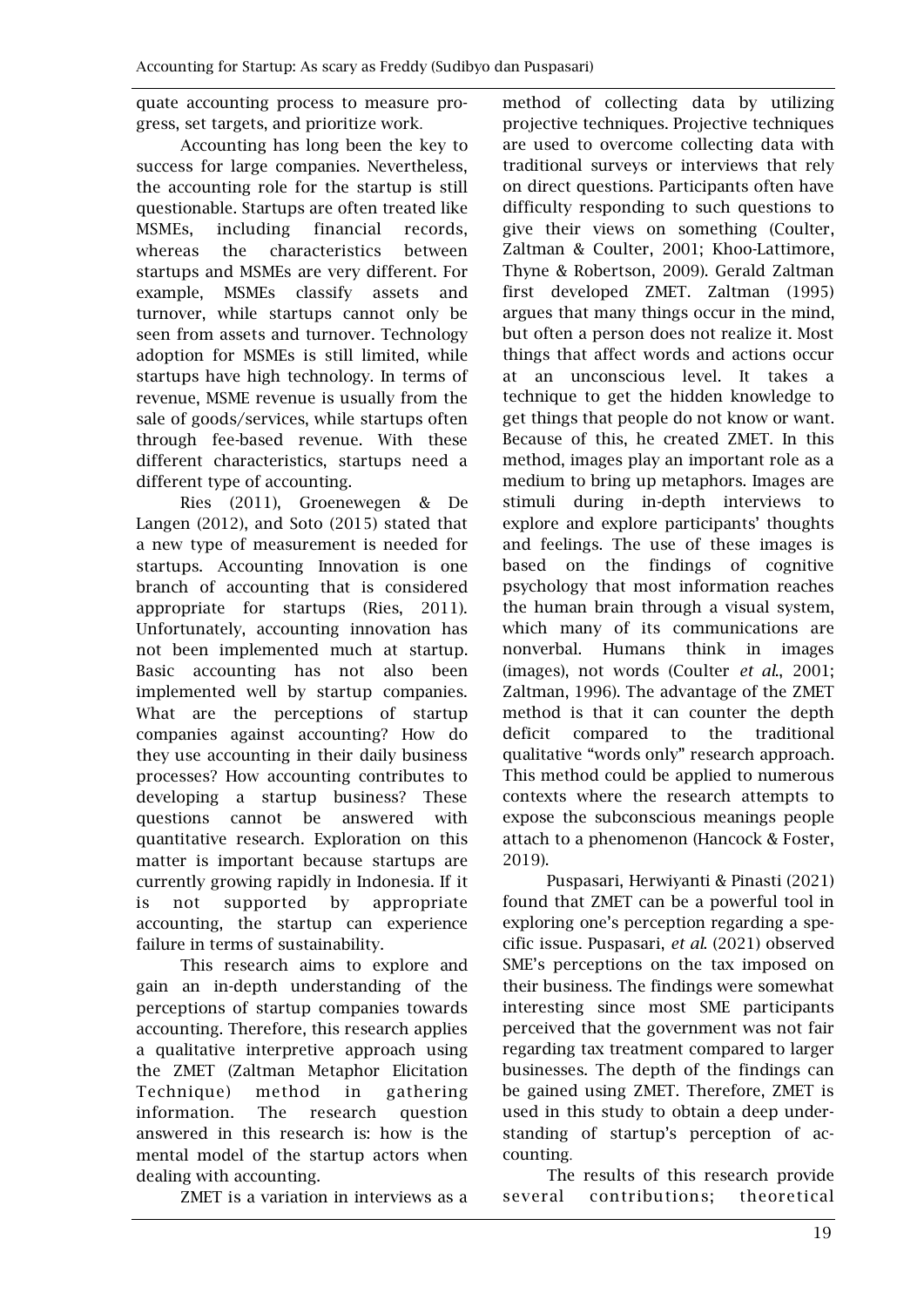contributions, practical contributions, and methodological contributions. Concerning theoretical contribution, this research provides an in-depth explanation of how startup companies perceive accounting. This explanation does not yet exist in previous studies. Therefore, this research will be the basis for developing research on accounting for startups in the future.

Concerning practical contribution, this research will encourage efforts of accounting development to be more applied and useful for startup companies. This improvement can be made from the regulator and startup company side. Regarding the methodological contribution, research that applies the ZMET method in accounting is still very limited. As far as the researcher's knowledge, there has been no previous research that applied the ZMET method to explore the perceptions of startup companies towards accounting. This research can be a reference for further research on the application of the ZMET method in accounting.

The next part of this paper is organized as follows. The second part describes the literature review relating to changes in the economic model of the owning economy to the collaborative economy, startup, and accounting for startups. The third one explains the research methods applied. Presents the results of the research and discussion is the fourth part. The fifth section contains conclusions, implications, limitations, and future research opportunities.

# LITERATURE REVIEW

### From Owning Economy to Sharing Economy/Collaborative Economy

Kasali (2018) stated that we move from the owning economy model towards sharing economy model today. The first model implies individual business ownership; thus, all things must be carried out independently. Various investments are borne by themselves and will be received by themselves. The second model, sharing economy, works by collaborating on the idle assets of many people. With such a basic pattern, the second model is also often called a collaborative economy. Today the second model develops in many sectors, ranging from retail, transportation, rental services, and others. The latter model, according to Kasali (2018), is more efficient than the first. With a nonconventional business model plus platform -based technology, the second model makes many connected parties enjoy better economic cakes. The keywords for the latter model are: sharing assets and sharing risks.

Nowadays, if you want to travel by motorbike or car, you do not need to own a motorbike or car first. You can use Grab or Gojek. The last economic activity does not require you to have assets; first, economic activities can be done by sharing resources. On Gojek, car asset owners are drivers, platform owners are Gojek, and consumers are money owners who can afford Gojek's services. According to Kasali (2018), the basis of sharing economy/collaborative economy is sharing resources, sharing the economic role of each resource owned. Therefore, there is an orchestration of collaboration with different roles. This approach has become the new way of carrying out economic activities.

### Startup and Lean Startup Approach

According to Ries (2011), the vision of a startup is to create profitable businesses that can change the world. The goal of a startup is to find out exactly what should be made of goods and or services that consumers want, thus make them want to pay in the shortest possible time. Meanwhile, lean startup is a new way to develop innovative products with pressure on rapid trial and error, consumer interest, big vision, and exorbitant ambitions. Lean startup is a strategy to minimize failure experienced by many startups. According to Ries (2011), the five principles in the lean startup are: entrepreneurs are everywhere, management is the key to entrepreneurship, validated learning, buildmeasure-learn, and innovation accounting. We can conclude from those five principles that a startup needs innovation and the right measurement to grow.

Based on Groenewegen & De Langen (2012), two distinct groups of critical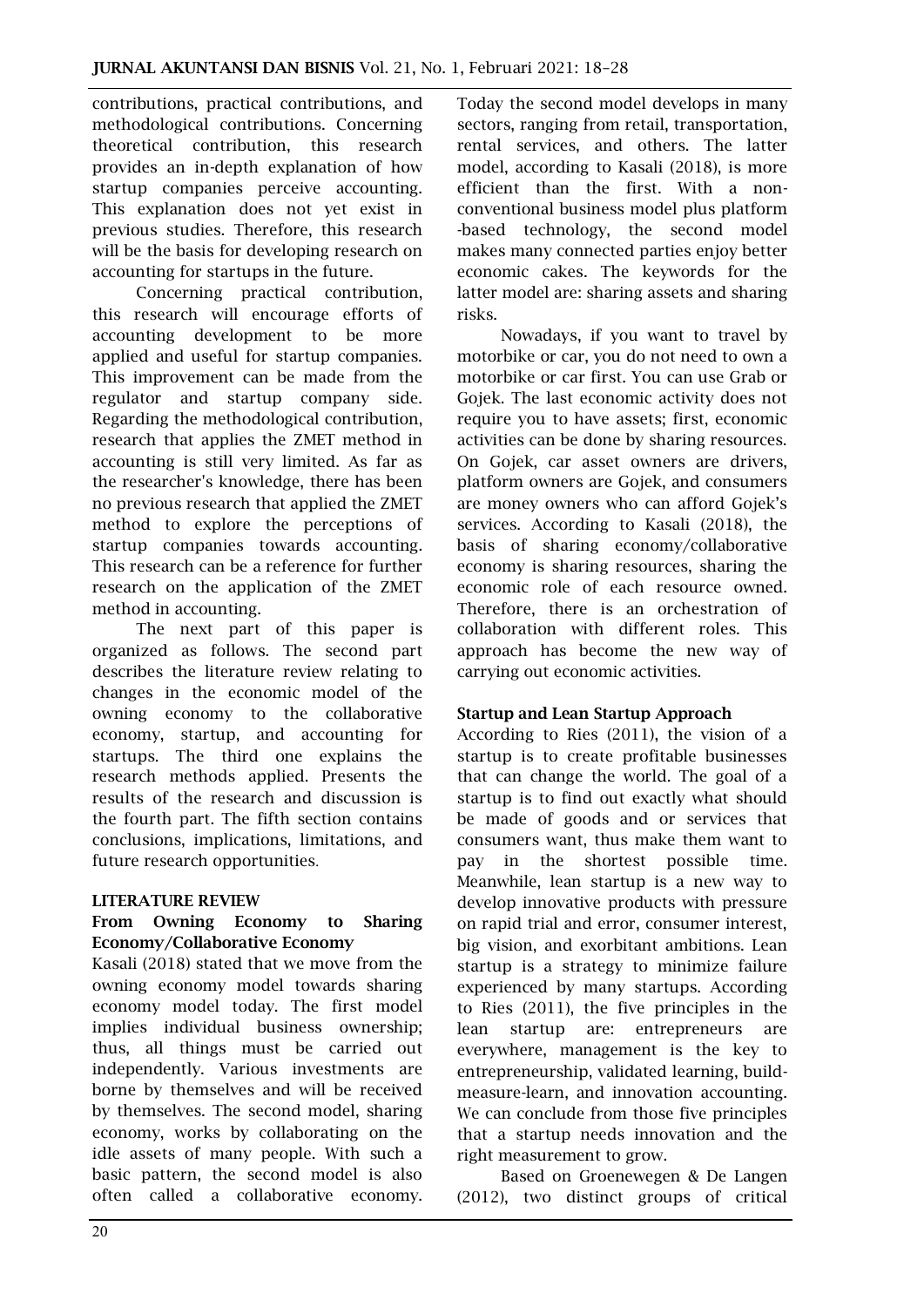success factors (CSF) were found for a startup:organizational and entrepreneurial. This opinion complies with De Mel, McKenzie & Woodruff (2009), who asks if the innovative power of a company is determined by the innovative power of the organization or the innovative power of the owners. On an organizational level, the success is influenced by a thorough business plan, a clear strategy/mark analysis/competitor analyses, and aggressive competitor strategy the usage of innovation as a business idea, being a member of a formal network having an advisory board active marketing. On the entrepreneurial level, these factors are the need for achievement, having the locus of control, the willingness to take risks, number of years experience, experience as an entrepreneur, industry-specific experience, management experience, and a relevant social network (Brem, 2008; Nandram & Boemans, 2001; Rauch, 2000).

# Accounting for Startup

Based on Ries (2011) in build-measurelearn, the startup needs to measure its progress. The progress must be measured; therefore, the growth and the efficiency will be known. The results will also provide an objective analysis of how this startup operates and whether it should stop or continue moving. In innovation accounting, the first step is startup has to have a minimum viable product (MVP) as a baseline. With MVP, a startup will modify its strategy and measure which one is working and which one is not. Accounting has to be implemented to control every aspect of the business; therefore, it contributes greatly to its success (Ries, 2011). According to Croll & Yoskovitz (2013), the fundamental accounting process starts the minute you develop and launch an MVP because every interaction between customer and MVP results will provide data that can be used to analyze.

McClure (2008) suggests four measurement types analyze startup data: qualitative, quantitative, comparative, and competitive. Qualitative measurement focus on a small group of users through usability testing. By monitoring this group

of users, a startup can optimize the service based on the problems seen during the test. Quantitative measures how users engage with the service provided by the startup, for example, in terms of conversion, conversion percentage, and traffic. Comparative used to compare users in two or more different situations. Most of the time, comparative measurement uses cohort analysis, segmentation, and A/B tests. This comparison will give data on which situation is preferable or most effective (Croll & Yoskovitz, 2013). Comparisons can be used through channels, keyword traffic, customer satisfaction, demographics, etc. Competitive measurement means tracking competitors and starting to compare activities.

In Indonesia, startup reporting usually uses the accounting standards of Entities without Public Accountability (ETAP). The Indonesia Stock Exchange (IDX) provides some special treatment for startup companies that want to be listed on the IDX. IDX called it "General PSAK". Startup companies may not list their board of directors, and there is no obligation to display the income statement (may lose), especially for startup companies, which are seen not in the bottom line but the future. Startup companies will also get a special code different from the code that has existed so far.

# RESEARCH METHODS

# ZMET Technique in Data Collection and Analysis

This study uses a qualitative approach with ZMET (Zaltman Metaphor Elicitation Technique) method to collect data and information. ZMET is one of the techniques in qualitative research which insights from the mind science to open the unconscious mind to understand beliefs, behaviors, and decisions that are made by someone using imagery media. The main goal of ZMET is to gain an in-depth understanding of the participants' views on something (Coulter et al., 2001; Khoo-Lattimore et al., 2009). This research aims to explore and gain a deep understanding of startup companies' views (mindset) against accounting.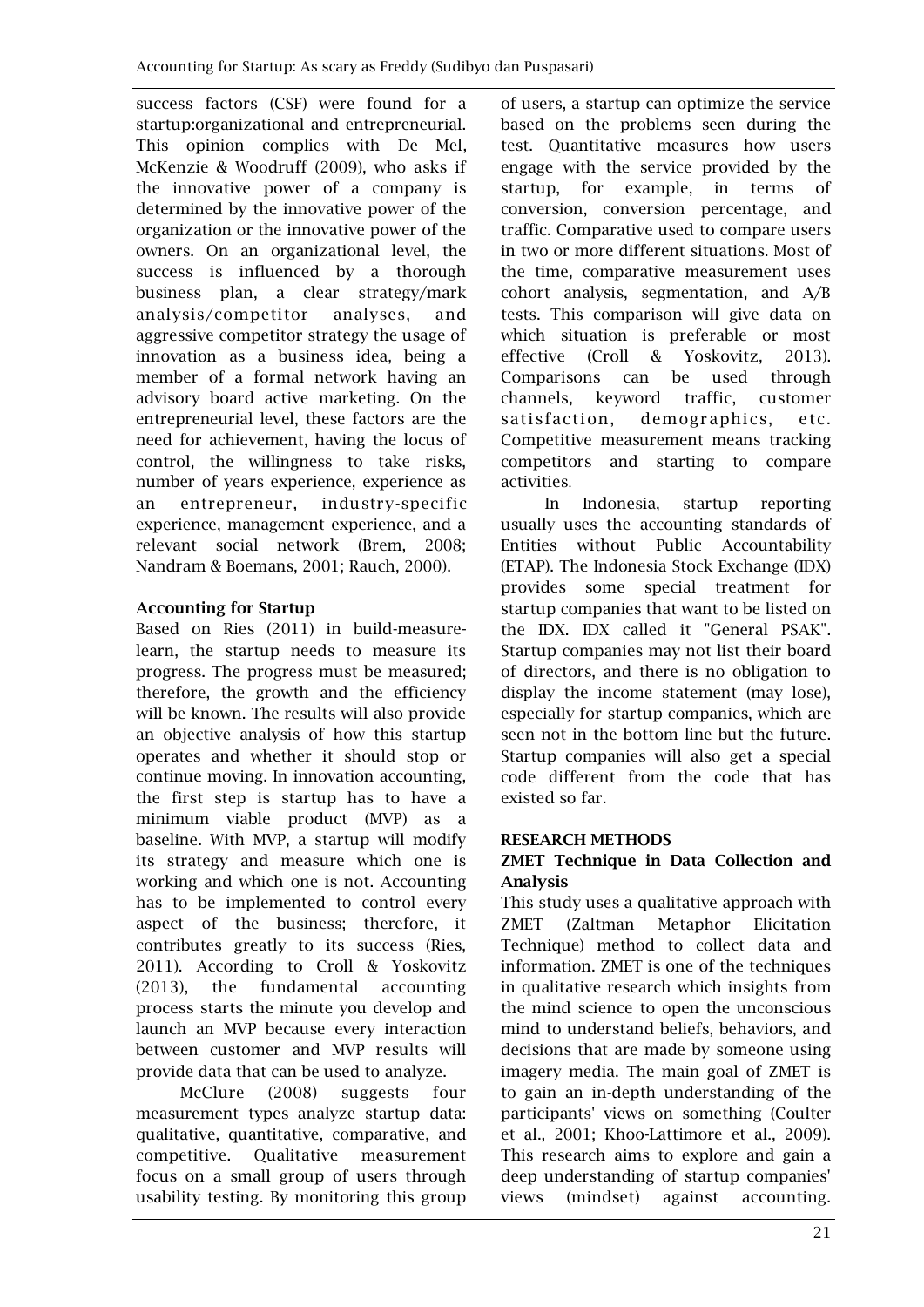Therefore, ZMET, as a projective technique, is very appropriate for data collection and analysis in this study.

Before the ZMET interview was conducted, participants were asked to look for eight to ten images expressing their thoughts and feelings about startup accounting. Participants in this study are startup business actors. Participants can choose images from various sources, including from the internet. In this study, all participants used the internet to search for images. Participants were given a week to search images before the ZMET interview was conducted.

At the individual interview stage, the data collection procedure carried out in this study refers to the ZMET procedure as stated in Coulter (2006); Zaltman (1997); Zaltman (1996) as follows: (a)Storytelling: Participants are asked to describe the contents of each picture (one by one) based on their thoughts and feelings. The researcher conducts probing when the participant tells a story. (B) Missed images: The participant was asked if there were important ideas he wanted to express but he was unable to find relevant images. (c) Sorting task: Participants were asked to sort images into meaningful sequences . (d) Construct elicitation: While listening to the participants stories about the pictures, the researchers recorded any important words that describe the participants' experiences. The important words are the constructs that are raised. (e) The most representative picture: Participants are asked to indicate which image best represents their view and explain the reason. (f)Opposite images: Participants are asked to indicate which image is the opposite of the most representative image for them (stage 5). The opposite image can be sourced from existing images, can also be images that don't exist. (g) Sensory images: Participants are asked to describe what taste, smell, texture, sound, and color are associated with accounting. (h) Mental map: Participants were asked to create a map or causal model based on the constructs that appeared in the previous stages. (i) Summary image: Participants were asked to create collages (summaries) of images that

expressed their views on accounting.

The last stage is to build a consensus map (consensus map) of all study participants. The researcher creates a causal map or model that shows the most important constructs of all participants. The constructs that emerged from all participants were then reduced (grouped/ categorized) by determining the main themes based on the results of the individual ZMET interviews conducted. This consensus map in the form of a diagrammatic scheme is the main outcome, which describes the views of startup companies towards accounting.

### Research Participants

Participants in this study were business startups consisting of founders and cofounders of startup companies. Participants involved in this study were seven people consisting of three founders and four co-founders' of startups. Adequacy of the number of participants is based on Zaltman's (1997) statement that ZMET interviews of 4-5 people provide approximately 90% of the main information extracted from all interviews. Previous research also shows that the number of constructs identified with ZMET will not increase if the number of participants is increased (Danilet & Bobalca, 2017).

Two founders have an educational background in Information Technology, one founder has a background in English Literature. The educational background of co-founders varies from Law, Communication, Information Technology, to State Administration. Most of the startup companies are based in Purwokerto, Central Java, while only one startup company of the participants is based in Yogyakarta. Six participants were male and one participant was female, and their ages ranging from 21-28 years old. Their startups have been established for one to four years (early stage of development).

### ANALYSIS AND DISCUSSION

#### Identify Constructs Emerged

The results of the ZMET interview on each startup participant produced data and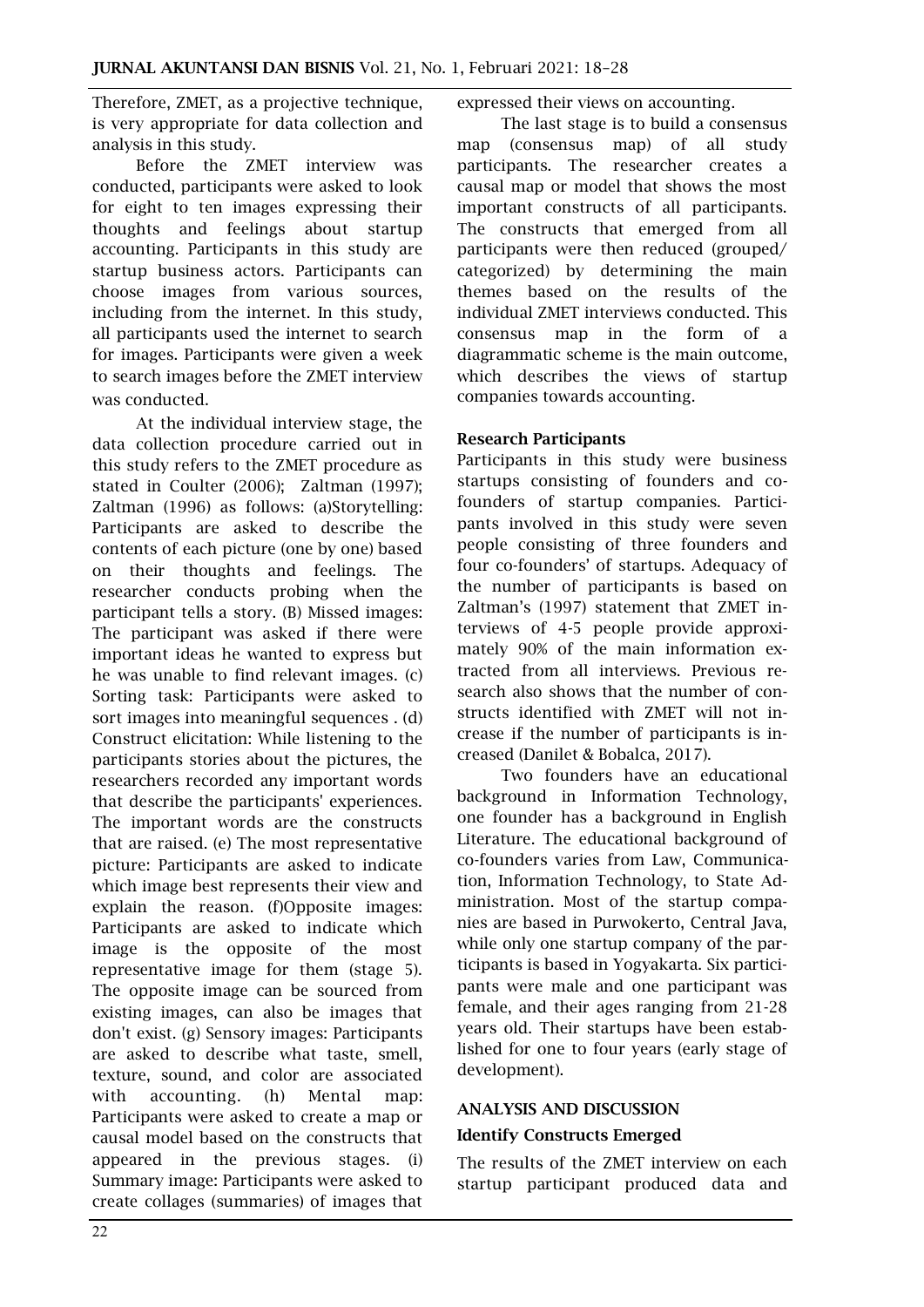| Table 1.<br>Examples of Image and Construct Metaphors Appeared by Participants |                      |                                                                                                                                                                                                                                                                                                            |  |  |
|--------------------------------------------------------------------------------|----------------------|------------------------------------------------------------------------------------------------------------------------------------------------------------------------------------------------------------------------------------------------------------------------------------------------------------|--|--|
| <b>Images</b>                                                                  | Construct<br>emerged | <b>Story telling of Images</b>                                                                                                                                                                                                                                                                             |  |  |
| Source: https://www.freepik.com                                                | Confusing            | "I think accounting like tangled<br>threads in my head. I tried to<br>decipher it, sorting out what was<br>first done regarding accounting.<br>But still bundle! "!"                                                                                                                                       |  |  |
|                                                                                | Scary                | "The impression is like when you<br>meet Freddy Krueger<br>(from<br>Nightmare on Elm Street). It is<br>scary, pushing you to the corner<br>until you do not have space to<br>move and room to breathe. And<br>with its knife fingers, ready to<br>chop you into pieces if you're not<br>obey him"          |  |  |
| Source: https://flickr.com/<br>Source: https://freepik.com/                    | Complicated          | "I don't get accounting. I have<br>tried, trust me. But the more I try,<br>the more I get confused. Pardon,<br>is accounting the real solution?, I<br>don't think so. If this (accounting)<br>a tool that tend to help my<br>business, then why it makes me<br>dizzy?"                                     |  |  |
|                                                                                | Well Managed         | "In order to build a sustainable<br>business, I realize that I need<br>accounting. It helps me a lot to<br>manage my business. This system<br>enable me to plan better"                                                                                                                                    |  |  |
| Source: https://www.freepik.com/<br>Source: https://www.freepik.com            | Wealthy              | "Well, we all (startup companies)<br>wants to be a Unicorn like Gojek.<br>We want to gain more, and give<br>Thus we<br>need<br>impact more.<br>developing<br>accounting<br>in<br>our<br>business. It's our job (founder and<br>co-founders) to<br>innovate.<br>Accounting job is to give us more<br>yield" |  |  |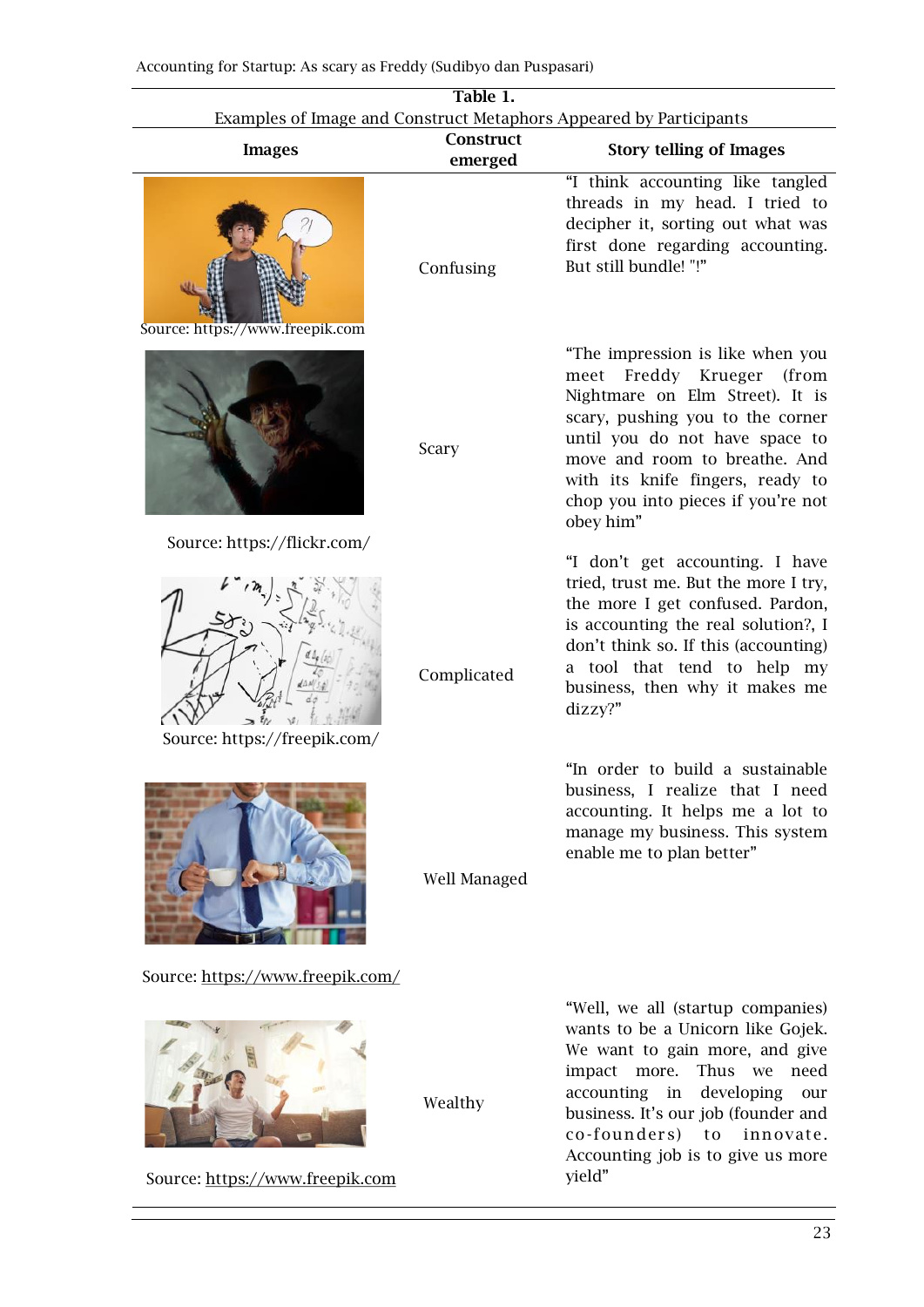information which became the basis for identifying important constructs. Information was obtained from the pictures selected by participants before the ZMET process, descriptions of the images in the storytelling stage, missed images identification, image classification, most representative images, opposite images, mental map from each participant, and collage images from each participant.

In the storytelling stage, participants choose images that show a metaphor for their views on accounting. The metaphor in the picture contains important constructs that participants raise. Some examples of images chosen as metaphors by participants and important constructs in them are shown in Table 1.

In the sensory image stage, several participant statements confirm several constructs that appear. The "scary" and "uncomfortable" constructs appeared in five participants. For example, when asked to explain smells, participant 1 said "like a dementor" whose presence sucks happiness. The "wealth" and "growth" constructs appeared in three participants because they explained that accounting smelled like new money if kissed. Participant 4 even identified the sound heard from accounting words such as "sports car exhaust" because it feels that accounting will make them rich.

The collage of images compiled by each participant at the final stage of an individual ZMET interview explains the links between constructs that appeared. Participant number 1 considers accounting confusing and scary, as seen in the first group of images. These "confusing" and "scary" constructs have been repeatedly stated by other participants, like participant 2, who considered accounting as scary as the character of Freddy Krueger in the horror film Nightmare on Elm Street. Freddy is famous for its metal-clawed brown leather glove only on his right hand. "It's scary like Freddie. His metal-clawed leather seems to insist that you (startup) don't comply with accounting rules, I will scratch you".

In the second group of images, it is known that even though participant number 1 thinks negatively about accounting, he believes that accounting is a "tool" that will make him "wealthy." Accounting as a tool is illustrated in the second group of pictures showing people doing calculations and a ladder. Images of people doing calculations show that accounting makes business startups well managed and transparent. The ladder figure shows that accounting will bring startup companies to prosperity. There are three images in the third group of images: a unicorn, growth chart, and angel investor. Participant number 1 believes that startup companies can develop into a unicorn with good accounting records, capturing growth precisely and attracting angel investors.

Based on the results of interviews with the ZMET method for the seven startup companies participants, twelve important constructs were obtained, namely: (1) confusing, (2) complicated, (3) scary, (4) uncomfortable, (5) lack of knowledge in accounting, (6 ) lack of accounting implementation, (7) good governance, (8) transparency, (9) well managed (10) responsibility to investors, (11) growth, (12) sustainability, (13) wealth. These thirteen important contracts will form a consensus map.

### Consensus Map

The thirteen important contracts that emerged in the ZMET process are presented in the consensus map in figure 1. In the ZMET method, consensus maps are one of the most important outcomes. Zaltman (1995) and Coulter et al (2001) stated that direct and indirect connections between constructs represent logical reasoning, showing how a thought raises other thoughts. Different symbols are used to represent different types of constructs. Circle symbols indicate the originator constructs, rectangular symbols indicate destination constructs, and parallelogram symbols indicate connector constructs. The relationship between constructs is indicated by unidirectional or bi-directional arrows (Danilet & Bobalca, 2017). The consensus map from this study uses different symbols for different types of constructs. Referring to Danilet & Bobalca's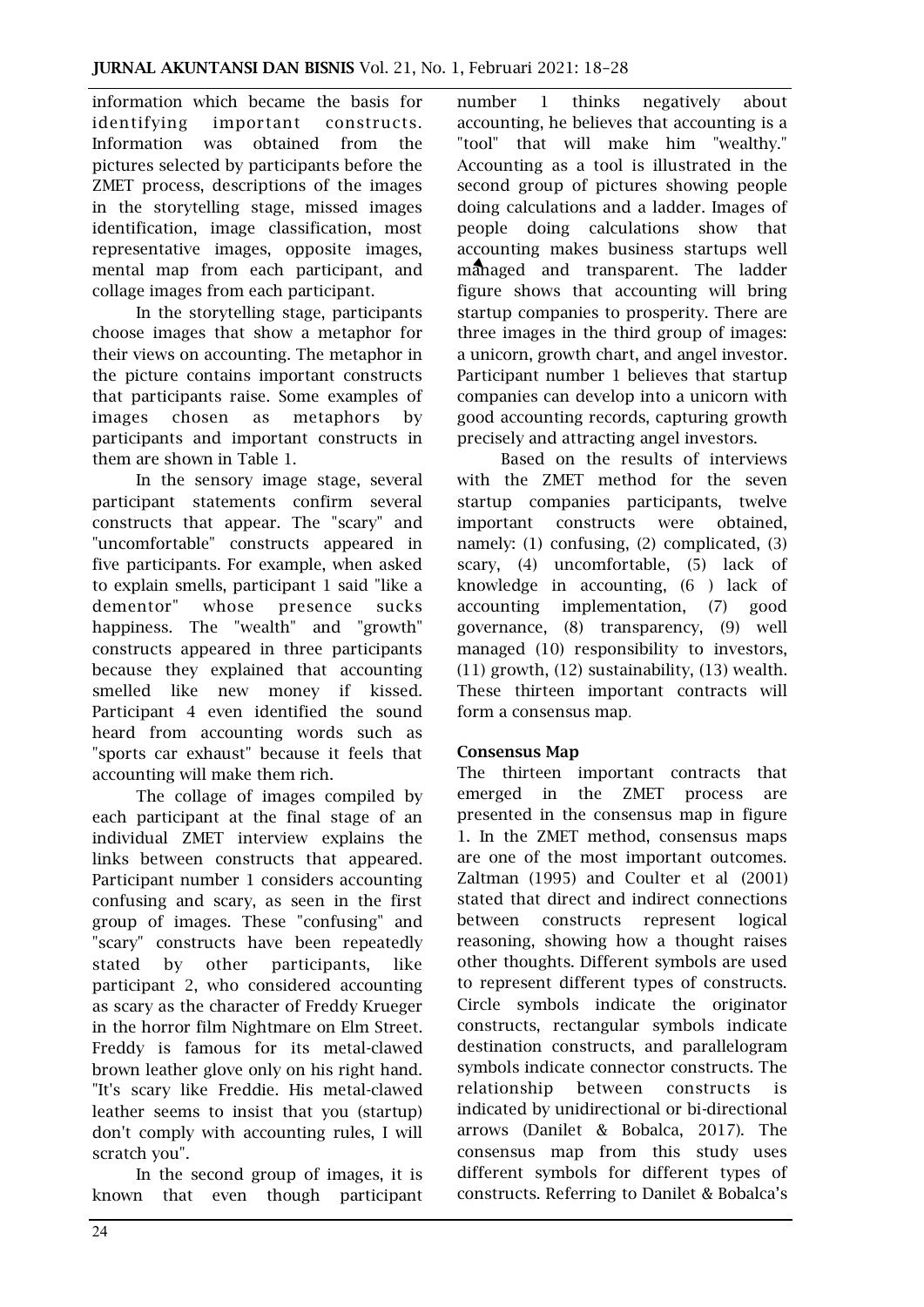(2017) research, circle symbols indicate the originator constructs, rectangular symbols indicate destination constructs, and parallelogram symbols indicate connector constructs. While arrows indicate the relationship between constructs.

The originator construct identified in this study was: lack of accounting knowledge. Participants see this construct as the cause of the emergence of other constructs. Because of a lack of accounting knowledge, startup companies are confused, feel complicated, scared, and uncomfortable. The originator constructs in this study were: (1) confusing, (2) complicated, (3) scary, (4) uncomfortable, (5) lack of accounting implementation, (6) transparency, (7) good governance, (8) well managed, and (9) responsibility to investors. Because of the lack of accounting knowledge (originator construct), startup companies are confused, complicated, scary, and uncomfortable, so companies are less of accounting implementation. This situation, however, is not good for governance, transparency, management, and responsibility for investors. As a result, there will be difficulties measuring growth, difficulty surviving and achieving their wealth goals (destination constructs).

The thirteen constructs identified from the ZMET process of this study can be categorized into three main themes, namely: (1) mental blocking of accounting, (2) accounting as a tool, and (3) Startup ultimate goal. Grouping the twelve consensus map constructs into the three main themes is shown in table 2. Each theme is discussed further in the discussion section.

# ANALYSIS AND DISCUSSION

The results of this study find four main themes that describe the perception of startup companies towards accounting:

# Mental Blocking of Accounting

The seven participants chose images that represented negative constructs of accounting. Participants feel "scared," "confused," "uncomfortable" when they have to deal with accounting. These feelings are mental blocking of accounting. A *mental block* is a mental or psychological

### Figure 1. Consensus Map of Participants

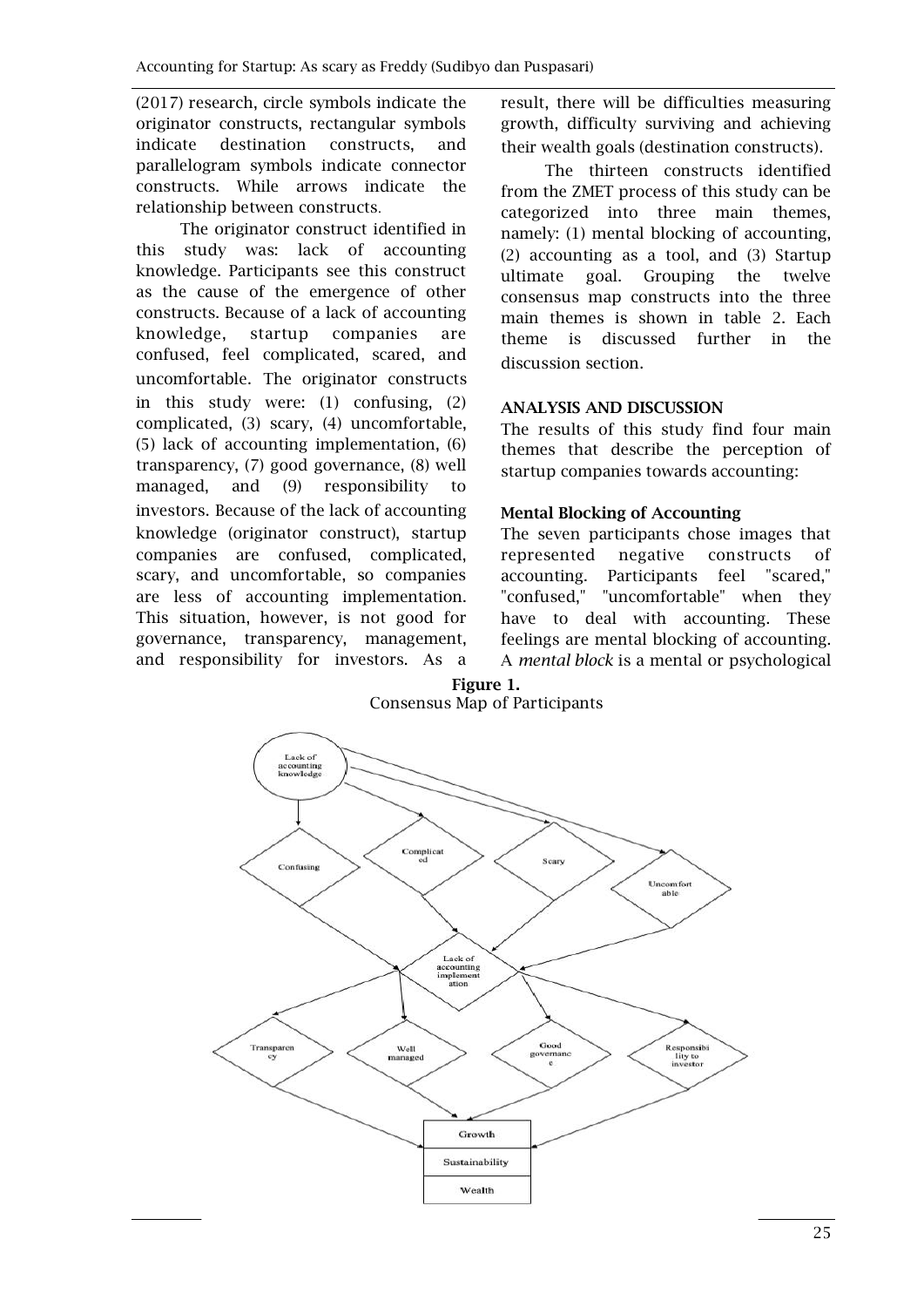barrier that covers one's mind. It can arise from life experiences or association mistakes, past traumatic remnants, the rest of the inner wounds, the rest of unpleasant experiences when small, or because of "mistakes" or inaccuracies in the perspective/presumption of something even due to inappropriate learning/ education methods. Its appearance (manifestation) can be in the form of awkwardness in action, difficulty speaking (especially in public), difficulty actualizing yourself (although it has various advantages, such as intelligence/other abilities), sometimes also appearing in the form of "inferior complex" syndrome.

In the case of startup companies towards accounting, the cause is a lack of knowledge of the founders/co-founders regarding accounting matters. All founders/co-founders who are participants of this study do not have adequate background accounting; even 6 participants have no background related to the economy or business. The lack of knowledge about accounting makes them trapped in the inaccuracy of perspective due to mental blocking. As a result, they cannot implement accounting appropriately. This finding is in line with

Table 2.

| Categorization of Consensus Map      |                   |  |  |
|--------------------------------------|-------------------|--|--|
| Constructs in the Main Themes        |                   |  |  |
| <b>Consensus Map</b>                 | <b>Main Theme</b> |  |  |
| Construct                            |                   |  |  |
| Confusing                            |                   |  |  |
| Complicated                          |                   |  |  |
| Scary                                |                   |  |  |
| Uncomfortable                        |                   |  |  |
| Lack of accounting                   | Mental blocking   |  |  |
| knowledge                            | of accounting     |  |  |
| Less of accounting<br>implementation |                   |  |  |
| Transparency                         |                   |  |  |
| Good governance                      |                   |  |  |
|                                      | Accounting as     |  |  |
| Well managed                         | tool              |  |  |
| Responsibility to                    |                   |  |  |
| investor                             |                   |  |  |
| Growth                               |                   |  |  |
| Sustainability                       | Startup ultimate  |  |  |
|                                      | ادمہ              |  |  |

San Juan (2007). San Juan (2007) stated that it is very difficult to introduce accounting to young adults since they develop a mental block in understanding accounting concepts; even many college students majoring in accounting have this kind of mental block.

### Accounting as Tool

Although startup companies are trapped in the negative stigma of accounting, they consider accounting as a tool to achieve their goals. They believe that the accounting system enables them to create good governance, provide transparency to each party as a responsible media for their investor; thus, a startup will remain well managed. Instead of traditional/standard accounting, which they cannot implement well, they use different accounting. All startup companies in this research used innovation accounting. Innovation accounting is the best tool to capture startup performance (Ries, 2011).

McClure (2008) stated five stages of measurement in innovation accounting; acquisition, activation, retention, revenue, and referral. Five from seven startup participants have started to measure using McClure's. McClure's model combines quantitative and qualitative measurement. This measurement reports the existing situation precisely and is also good to capture the growth and predict the future.

Although McClure has emphasized the mixture combination, most participants still cannot combine quantitative and qualitative measurements in practice. "We don't know how to start" is the common

| Figure 2.                                        |  |
|--------------------------------------------------|--|
| McClure's Pirate Metrics (Source: McClure, 2008) |  |

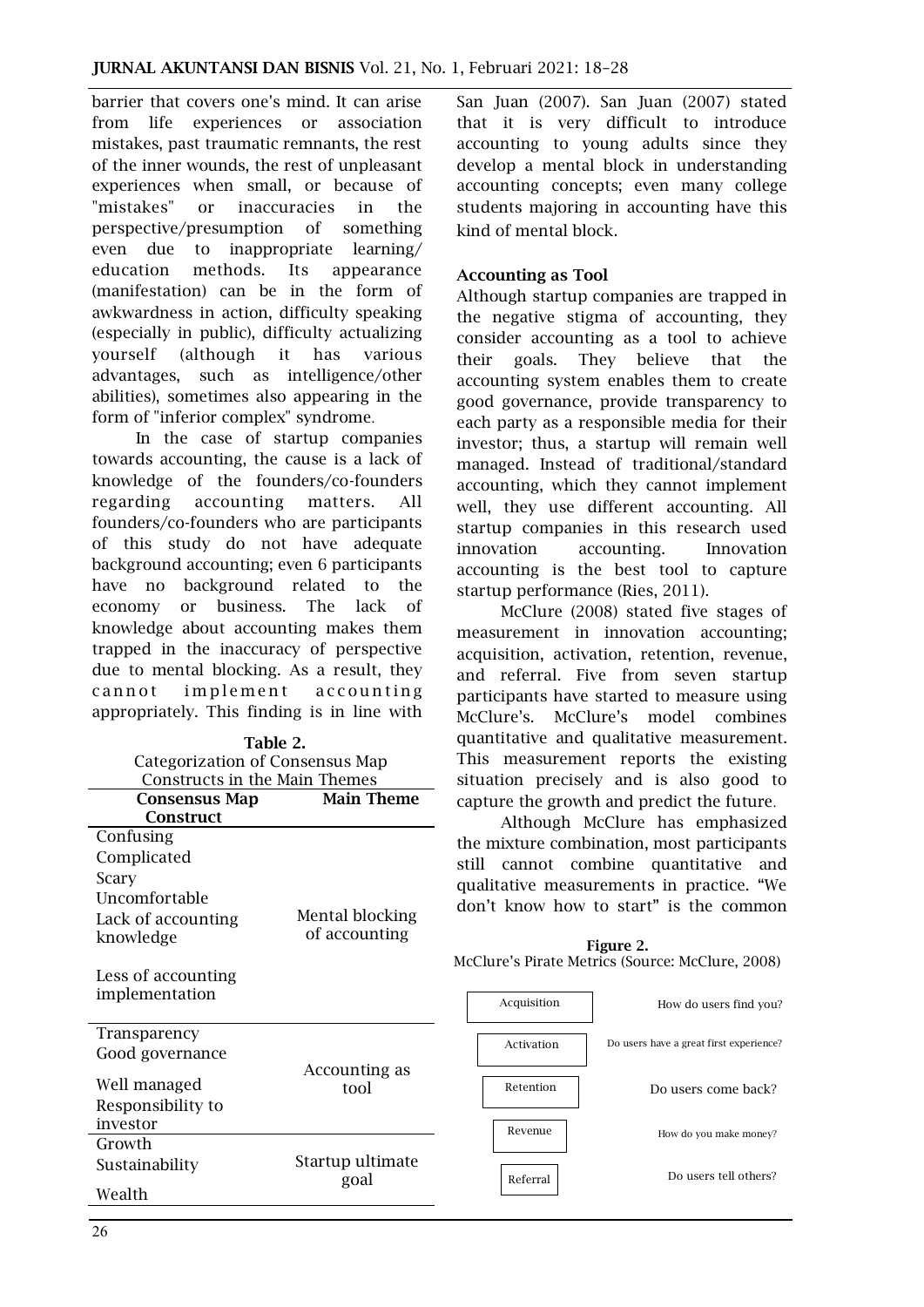sentence for most participants. This fact is undeniably challenging. Groenewegen & De Langen (2012) found that many startups cannot maintain their sustainability because they cannot do correct measurements and implement less accounting.

# The Ultimate Goal of The Startup

Four startups in Indonesia have "unicorn" status. They are Go-Jek, Tokopedia, Traveloka, and Bukalapak. Unicorn is the status given to a startup with a valuation of more than US \$ 1 billion. The success of those four startups inspires other startups in Indonesia. Their goal is to become a unicorn. To be a unicorn, they have to maintain a good accounting system. They realize that sooner or later, they have to refine their accounting system whether they like it or not. In the first three to five years, usually, startups do not get any profit yet (Soto, 2015). However, their revenue can be boosted exponentially after the market is fit. Startup companies should utilize the first five years to start a good accounting system. Therefore, they can boost their income, maintain the sustainability of the business, and, like one of the participants said, become "young and rich".

Brem (2008), Nandram & Boemans (2001), Rauch (2000), and Ries (2011) stated that startups have a good concept and future insight but lack organizational and entrepreneurial skills. Startups also have homework on the thorough business plan, clear strategy/mark analysis/ competitor analyses and aggressive competitor strategy, innovation as a business idea, and being a member of a formal network having an advisory board and active marketing. Their wealth or unicorn goal cannot be met if they do not fix their accounting system. They may perceive accounting as a ladder for their ultimate goal, but if they cannot move "the scary Freddy" out of their head, then it would be nonsense.

### **CONCLUSION**

The results of this study explain in-depth the views of startup companies on

accounting. By using the ZMET method, this study explores and identifies 13 important constructs that explain three main themes: mental blocking of accounting, accounting as a tool, and ultimate startup goals. In this study, accounting is seen as terrible, difficult, confusing, and uncomfortable for startup companies. This is due to the lack of accounting knowledge of these startup founders/co-founders. Because of the "mental blocking", eventually startups lack in accounting implementation. They assume that accounting will make their company better governed, well managed, transparent. In other words, accounting is their tool if they want to achieve their ultimate goal.

This finding brings several implications, especially improvement efforts, such as building a more userfriendly accounting system for startups who consider accounting to be terrible. In addition, startups need to collaborate with universities that have accounting programs for accounting assistance programs. Founders and co-founders of startups usually at a young age; accounting students and startups are expected to communicate better at the same young age.

### LIMITATIONS AND SUGGESTIONS.

The limitation of this study lies in the low generalizability of the results of the study. It is due to the limited context and participants of the study. However, exploration with the ZMET method does involve a limited context but with deep exploration. Therefore, further research can explore the perceptions of startup companies in different contexts, for example, management accounting or taxation.

### **REFERENCES**

- Brem, A. (2008). The boundaries of innovation and entrepreneurship. Wiesbaden: Erlangen Nürnberg.
- Coulter, R.A, Zaltman, G., & Coulter, K.S. (2001). Interpreting consumer perceptions of advertising: An application of the Zaltman Metaphor Elicitation Technique. Journal of Advertising, 30(4), 1-21.